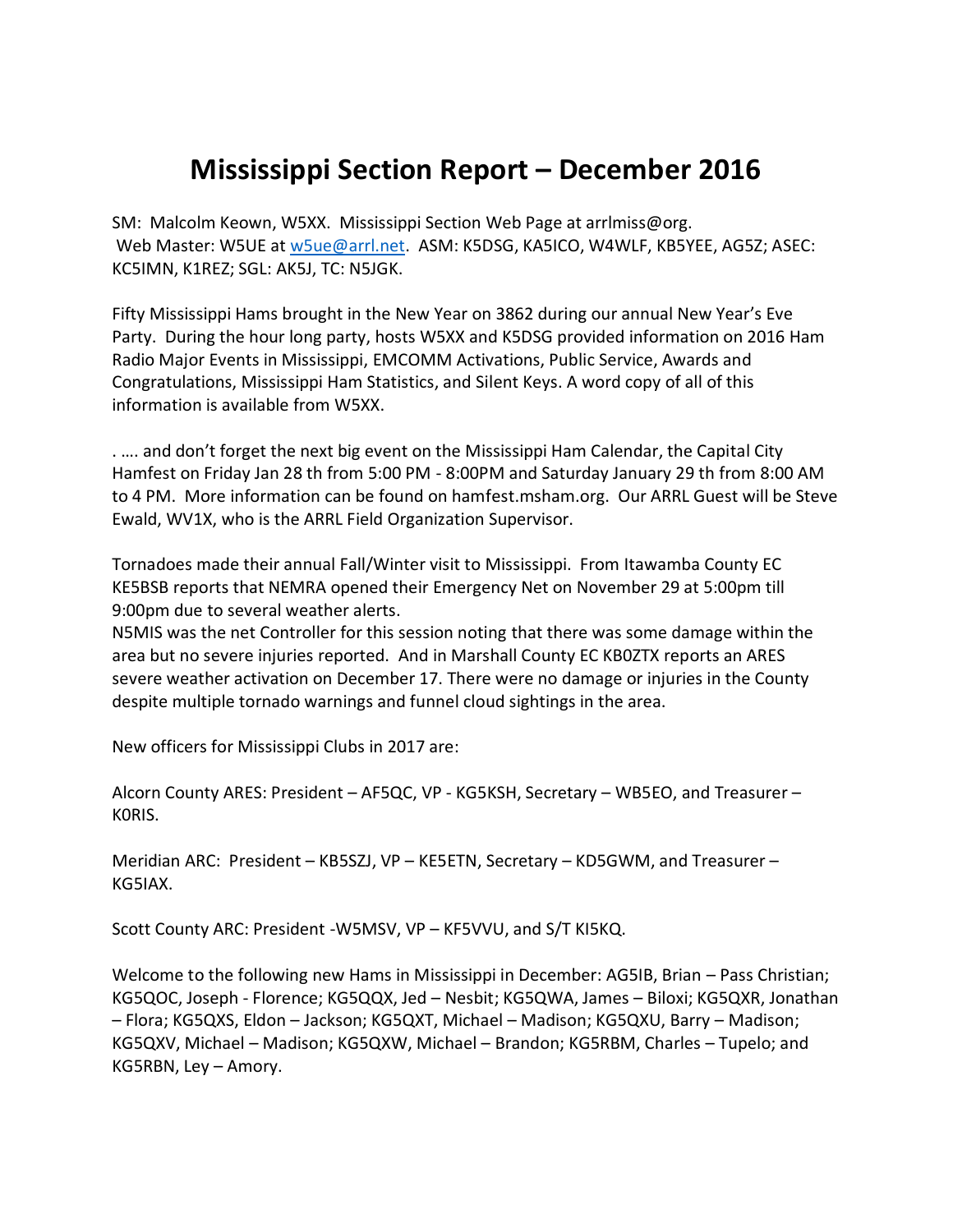Also, welcome to the following new ARRL Members in December: KG4AFY, Andrew – Hattiesburg; AK4DI, John - Corinth; KG5EVX, Matthew – Purvis; KA4FAR, Jacqueline – Canton; KG5FYS, Donald – Hattiesburg; KB5GGQ, Brian – Pearl; WB5GNO, John – Lumberton; W9IK, Steve – Nesbit; N5ILU, Billy – Hattiesburg; KE5MUO, Drew – Columbus; N5NNN, Jerry – Prentiss; KG5OAR, Clayton – Madison; KG5PTY, Jack – Madison; AF5QC, Glenn – Corinth; KB5QLS, Richard – Pearl; and KC5VCB, Duron – Wiggins.

As of December 31, ARRL Membership in Mississippi was 1,083 down 2 from the last report on November 30.

And last but not least welcome to K1REZ as Assistant Section Emergency Coordinator for Digital Communications.

Congratulations to the following on their upgrades in December: KG5KSW, James – Olive Branch; KG5OOV, Wallace – Pass Christian; KG5PBK, Lucas – Coldwater; and N5ZNI, Jeffrey – Ethel.

ASEC/DEC Reports for December 2016: KC5IMN (ASEC), N5DU (WC MS), WX5N (NE MS), KB5VE (SE MS), KD4VVZ (Gulf Coast), KB0ZTX (NW MS), and N5ZNT (SW MS). KB0ZTX (NW MS).

EC Reports for December 2016: KG5AVT (AEC)(Rankin), KE5BSB (Itawamba), WB5CON (Alcorn), AE5FK (Walthall), KF5IAY (Carroll/Montgomery), KA5ICO (Chickasaw), KC5IIW (Scott), KF5IMA (Lafayette), N5KDA (Adams), N5LJC (Marion), KE5MIS (Yalobusha), K5MOZ (Jackson), KF5MWE (Clarke), N5MZ (Forrest), NS5M (Washington), WX5N (Prentiss), N9OKV (Harrison), AF5PO (Tishomingo), AE5QP (Clarke), N5SP (Lamar), KD4VVZ (George), KF5WVJ (DeSoto), N5ZNT (Franklin/Lincoln/Wilkinson), and KB0ZTX (Marshall).

Club Newsletter/Reports (Editor): Meridian ARC Spark Gap (W5MAV).

Regret to report the passing of K5GVG of Long Beach. Les was a very active community leader on the Coast. And KF4D of Hattiesburg, who was a regular checkin to the MSPN when not traveling.

HF Net Reports - sessions/QNI/QTC (Net Manager)

Magnolia Section Net 31/1032/12 (K5DSG)

MPP HF Net 2/23/0 (W5DIX)

MS Baptist Hams Net 2/9/0 (WF5F)

MSPN 32/2122/4 K5NRK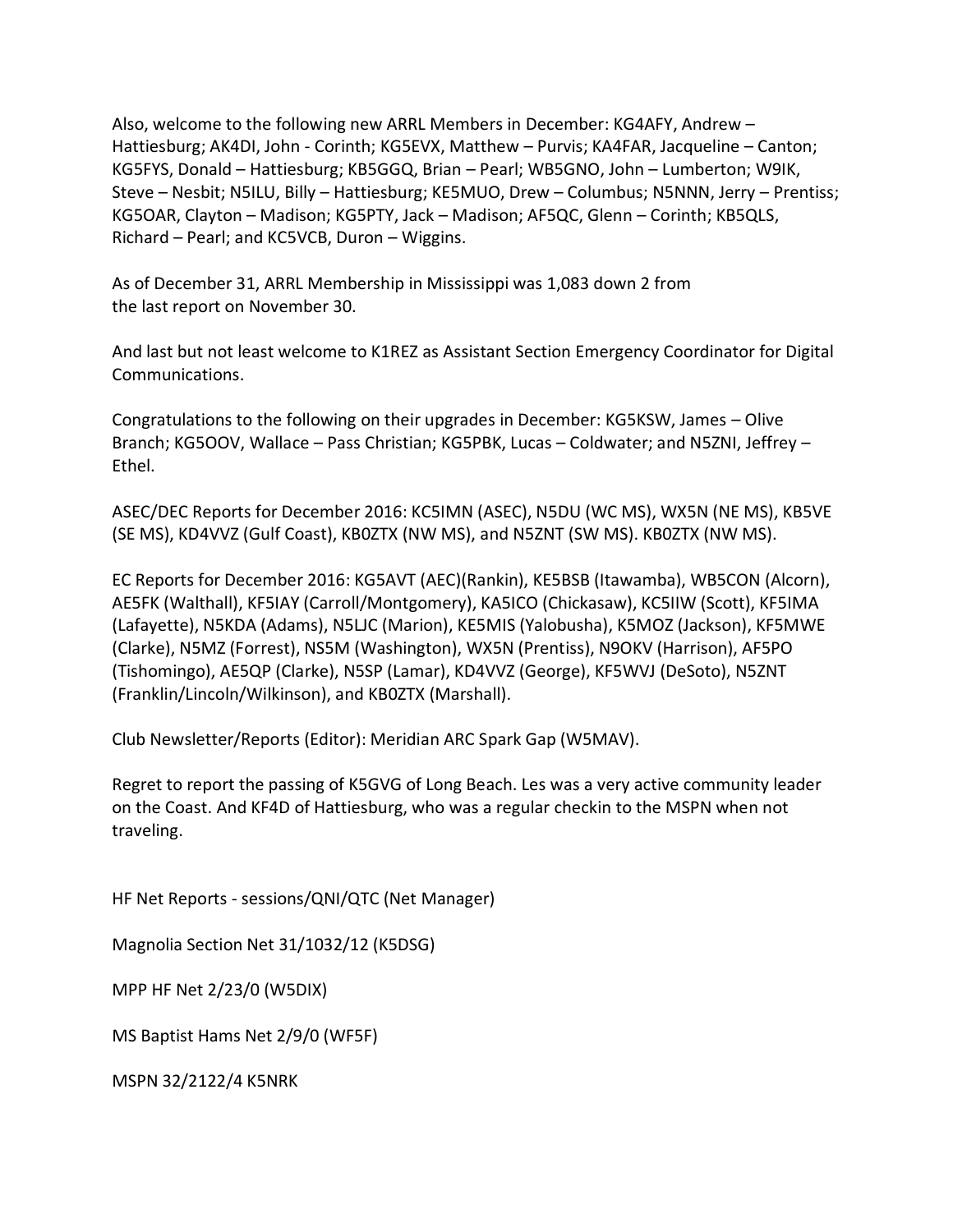VHF Net Reports - sessions/QNI/QTC (Net Manager)

Alcorn County ARES Net 4/65/0 WB5CON)

Bluff City ARES 4/54/0 (N5KDA)

Booneville and Prentiss County Weekly Net 4/56/0 (WX5N)

Capital Area Emergency Net 4/52/0 (K5XU)

Clarke County EMCOMM Group 1/1/0 (KF5MWE)

Delta ARA Net 20/120/0 (NS5M)

DeSoto County Emergency Training and Information Net 4/67/0 (KF5WVJ/N5PYQ)

George County ARES 4/27/0 (KD4VVZ)

Green County EMCOMM Team 2 2/4/0 (AE5QP)

Hattiesburg ARC Emergency 2M Net 4/52/0 (K5TLL)

Hattiesburg 2M Simplex Net 1/12/0 (K5TLL)

Hattiesburg ARC 10M Simplex Net 3/23/0 (K5TLL)

Itawamba County ARES Net 4/61/0 (KE5BSB)

Jackson County Em Net 4/98/0 (K5MOZ)

Lowndes County ARC Net 4/41/0 (KF5AZ)

Marion County HRC Net 4/35/0 (N5LJC)

Marshall County ARES – meets with DeSoto County 4/4/0 (KB0ZTX)

MDXA Net 4/37/0 (N5GD)

Meridian Area Em Net 4/53/0 (KD5GWM)

Metro Jackson ARES Net 3/33/0 (KC5IMN/AE5SK)